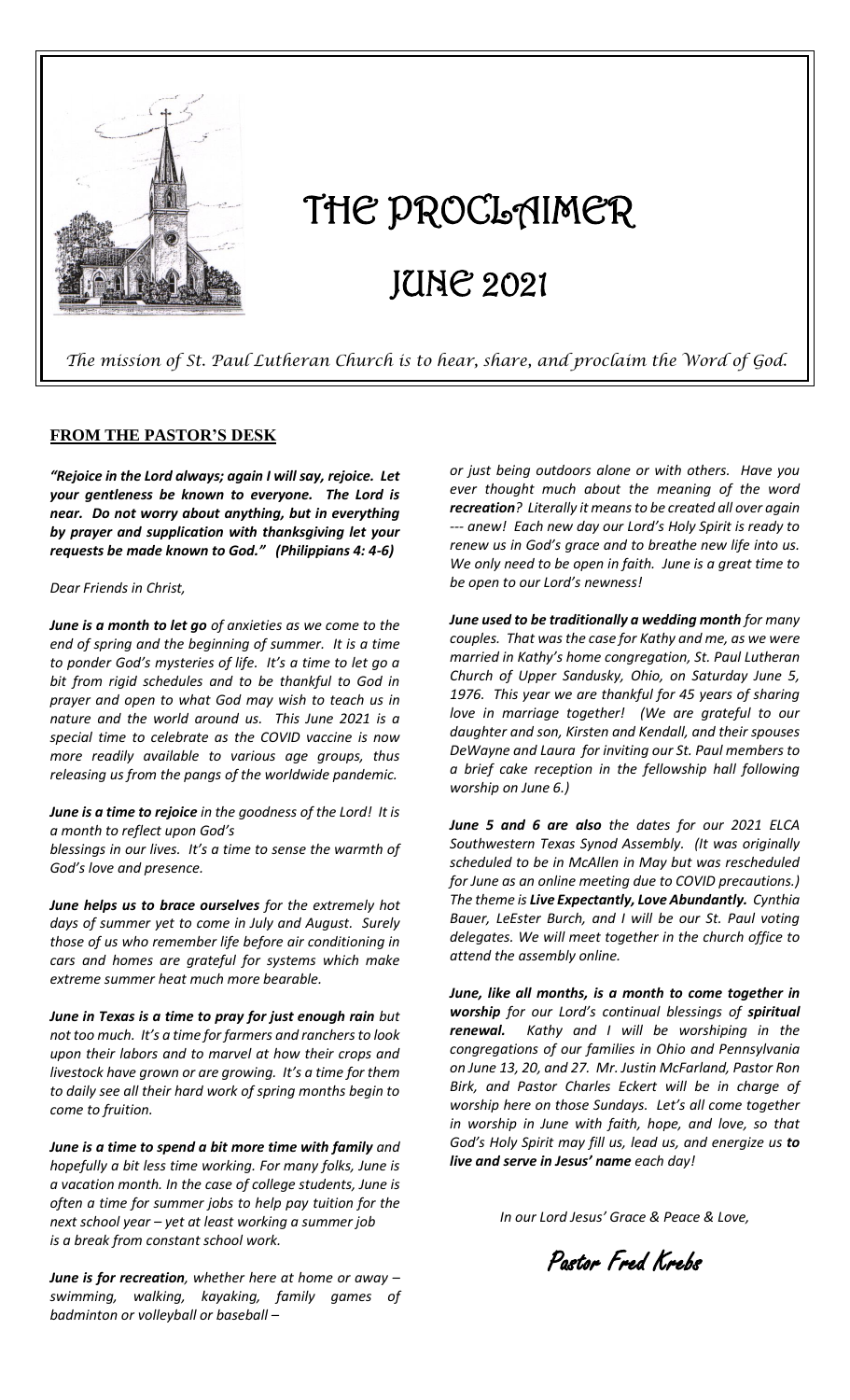Happy<br>Father's<br>Day

#### **A SUMMER TO REMEMBER**

As we move from the hectic, busy days of May into the slower, less demanding days of summer, let us still live in the glow of the Easter season. I plan on doing this by **serving** the Great God who has walked beside us throughout a very trying year and to strive, in all I do, to **NEVER take a vacation** from God's call. I also want to remember that the long season of Pentecost is the **growing season** and that means I need to grow closer to my faith.

I am so thankful that Sunday School is well underway! I thank these kids for providing monthly music for our congregation. We plan on adding some new activities that were suspended due to COVID back this summer. Since it is still too soon to have Vacation Bible School, our Parish Education Committee is planning a summer event for St. Paul's kids.

> What: "I Have Decided to follow Jesus" When: July 26-29 from 9 to 11 Where: St. Paul (beginning in the Children's Church Auditorium and pick-up at 11 in the Fellowship Hall)

I will be in charge of the daily stories assisted by the kids entering 7th grade as well as this years Confirmation students. Pastor Fred and Kathy will teach basic Bible truths through music and LeEster Burch will provide daily snacks. A couple of days, we will do crafts that will enhance our stories. In June, I will be sending a letter of invitation to the kids of St. Paul. Please reply if your child can attend so I can have the right number of supplies. We will be following safety guidelines and hope that all of our kids can participate. Call me at 325-805-1333 with any questions or concerns.

In focusing on the theme of following Jesus, we will each day seek to let Old Testament teachings from Noah and Moses teach us fundamental Bible truths; from the New Testament, let Jesus lead the way as He calls His disciples and provides healing to ten lepers. We pray that our kids will come away from the week knowing that God keeps His promises and gives us directions and that Jesus, our Emmanuel, is with us and provides healing. We want this to be a time of growing in our faith and exploring God's word as we learn stories, Bible verses, songs, and do crafts. I want kids to come away from this experience with the feeling in Romans 11:33 "Oh the depth of the riches of the wisdom and knowledge of God!" Summer is a time when we can explore and have new adventures. To make it though the unknowns in our world safely, kids need a guide who can keep them on the right path. Our mission for these sessions is to learn how Jesus is our ultimate

guide throughout our lives. We may feel lost at times, but Jesus will show us the way. He'll never leave us. He treasures us so much! Put these dates on your calendar and claim the scripture from Exodus 19:5 "You shall be my treasured possession." These are words spoken by Moses before our loving God gave directions in the 10 commandments.

It has been a tremendous blessing that our kids have had a successful school year, and it is our prayer that we can provide activities that will fuel a desire to follow Jesus. Have a blessed summer and we hope to see you in Sunday School, at church, and at special spiritual events.

In Christ's love, Ann Mahnken

#### **FRUIT OF THE SPIRIT**

The Morning Bible Study group will begin a new series Wednesday, June 2. Pastor will introduce the "Fruit of the Spirit" series to us. Over the year we will encounter: "Love, Joy, Peace, Patience, Kindness, Goodness, Faithfulness, Gentleness, and Self-control."

Women of St. Paul are invited to meet in the Fellowship Hall at 10:00 am for the study.

## **ST. PAUL CELEBRATES JUNE BIRTHDAYS**

- 5 Lathan Atchison
- 6 Kathleen Smith Rachel Schmidt
- 7 Teddy Ray Doyal
- 8 Glenn Nebgen
- 9 Gretchen Qualls
- 10 Cynthia Bauer Elizabeth Rose Schmidt
- 11 Ashley Martin Holland Terrell
- 16 Shane Schmidt
- 18 Lynn Ake
- 20 Janet Schmidt
- 21 Anissa Habecker
- 25 Alana Gaile Evans
- 26 Josh Brooks Judith Barton
- 29 Mary Jo Cockrell
- 30 Kathy Krebs

If your birthday or a family member's birthday is not listed or is listed incorrectly, please let Deb Probst know @ 325-597-2832 or dcprobst@hotmail.com. Thank you for helping us with this project.